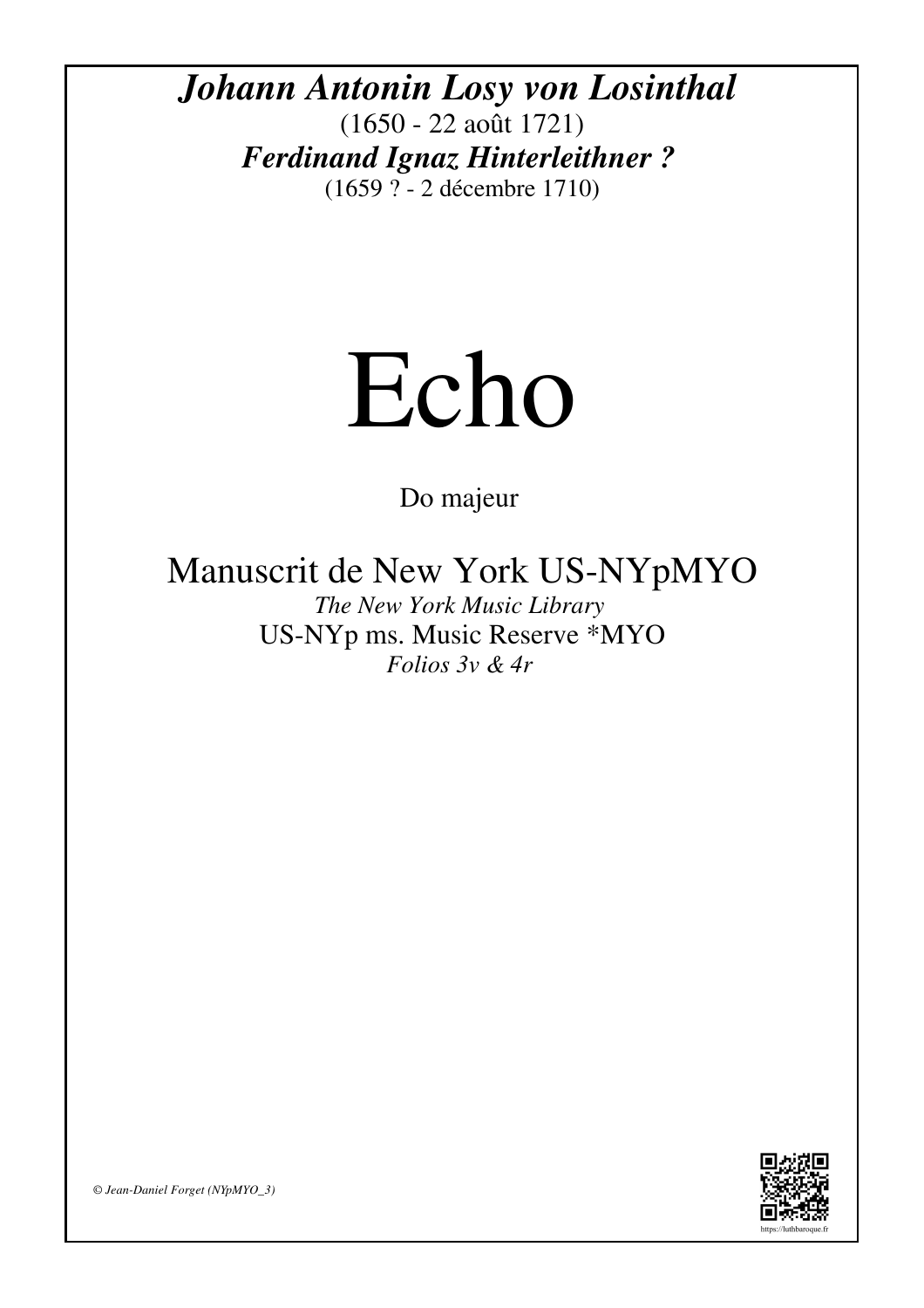Echo













1. Original : pas d'indication rythmique

Ms. New York US-NYpMYO, Comte Logy, Echo en Do majeur [NYpMYO\_3] Page 1